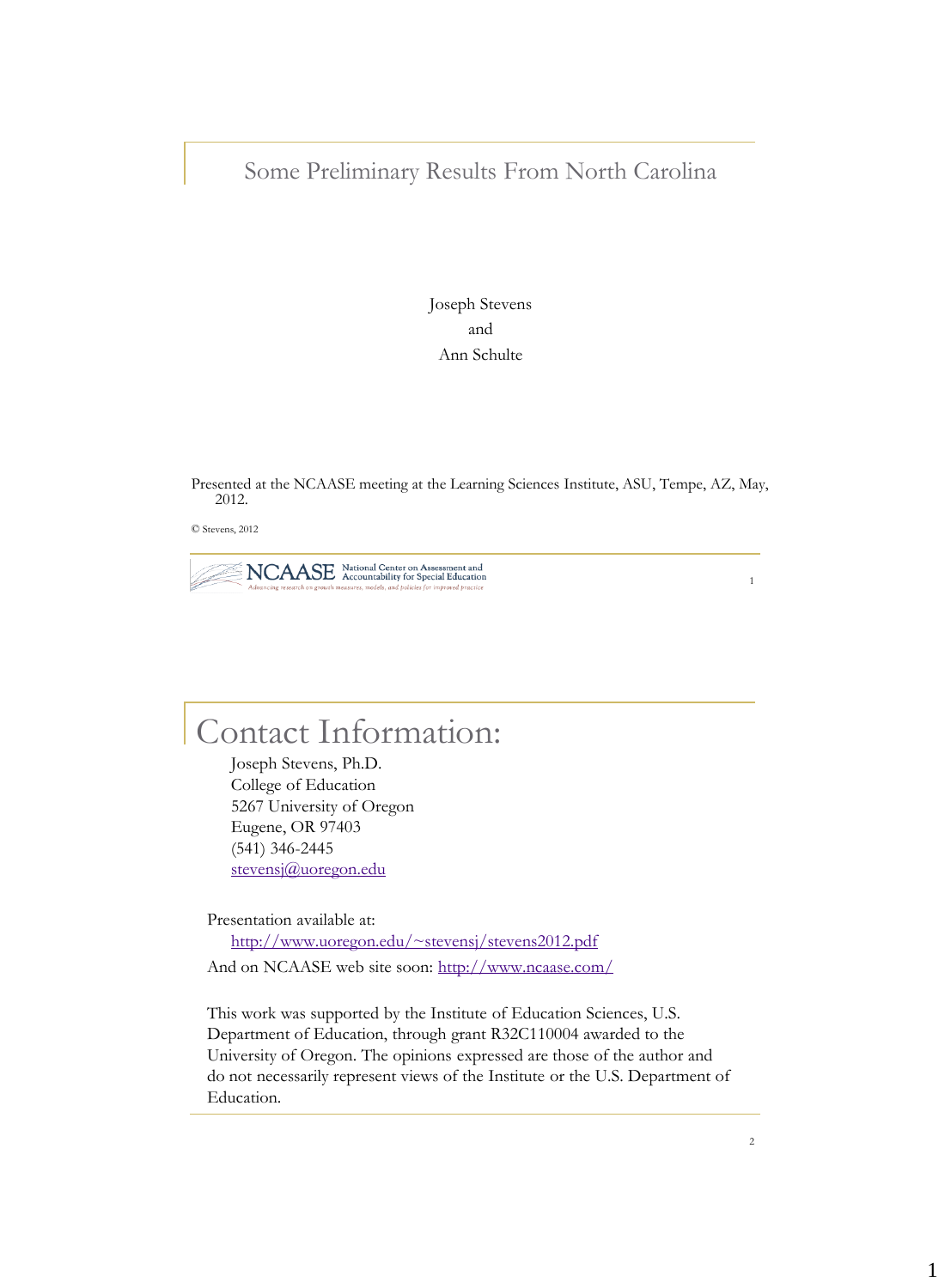## Presentation Purpose

 Share preliminary results of analyses on first cohort of data from North Carolina

## Evolution of Analytic Sample

- Original cohort sample grades 3-8, 2001-2006, N=103,123
- **Exclusions:** 
	- Off sequence cases  $N=94,808 (91.9\%)$
	- Missing ethnicity ( $N=14$ ) or sex codes ( $N=3$ ); dropped "other" ethnicity (N=30)
	- $\blacksquare$  Missing exceptionality codes (N=255) or exceptionality group less than 10 (Blind, Multihandicapped, Trainable MH, Sever MH; N=245)
	- Restricted to grades 3-6 math (same edition)
	- **Missing any math score (N=1,207)**
	- Final analytic sample,  $N=92,028$  (89%)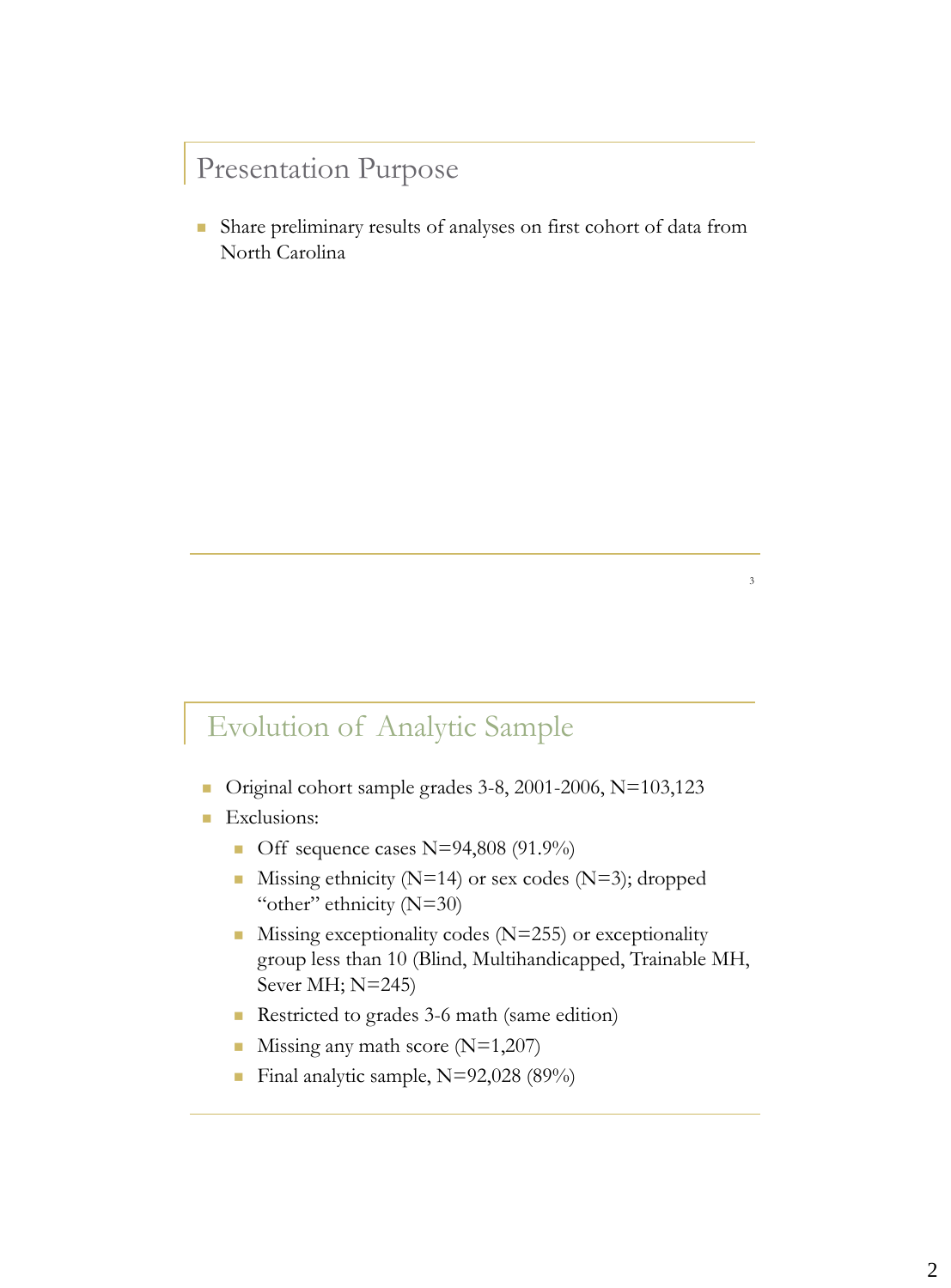## Measurement Occasions

- Grades 3-6, "forward matched"
- All cases with one or more math scores retained
- Distribution of scores over occasions:

| Only one score:  | $6.2\%$ |
|------------------|---------|
| Two scores:      | $4.8\%$ |
| Three scores:    | $5.2\%$ |
| All four scores: | 83.8%   |



## Observed Means Over Time



5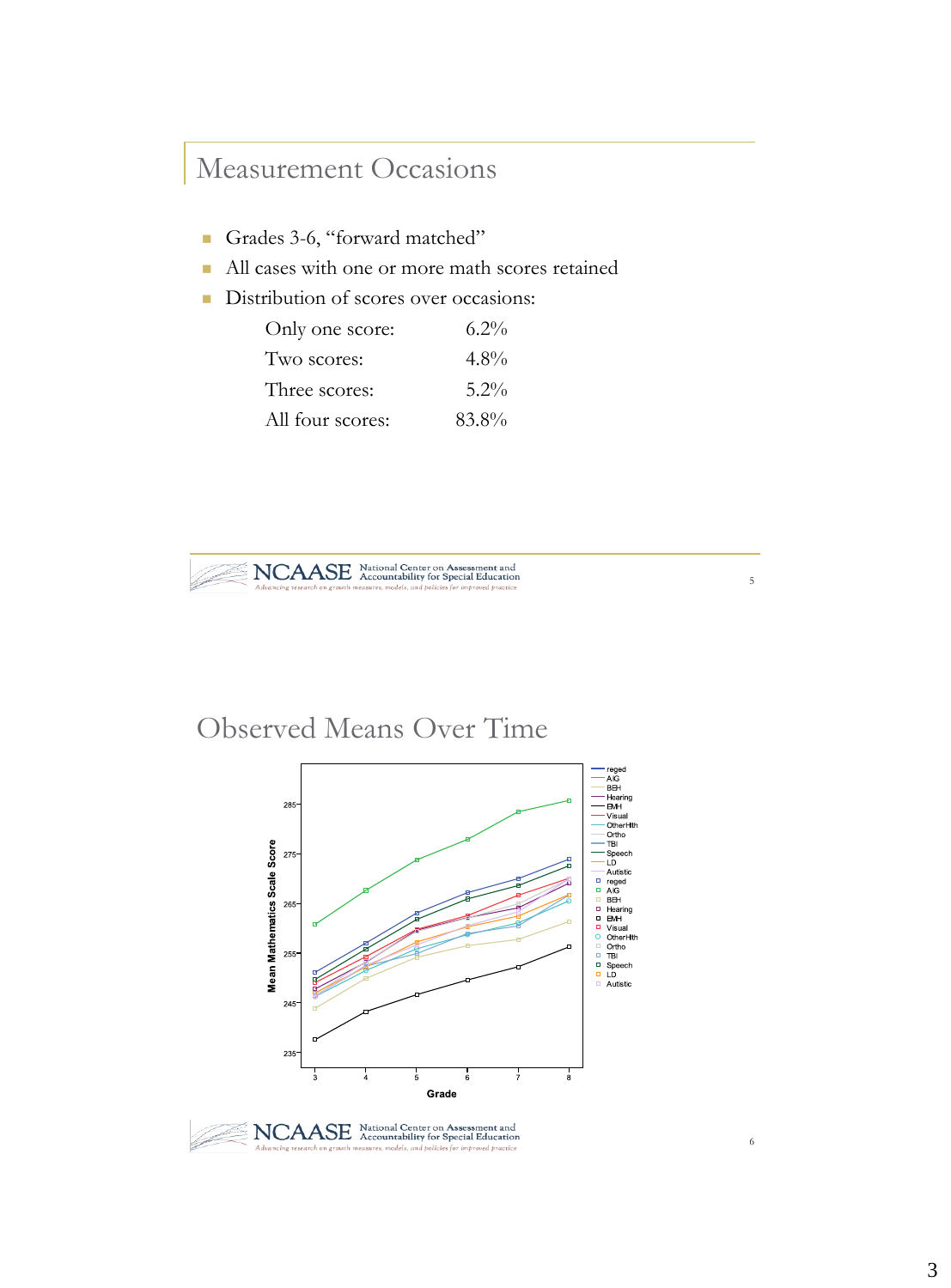

# HLM Models

- Grades 3-6 Math within edition
- Two level models with measurement occasions at level 1 nested within students at level 2
- **Unconditional model followed by conditional models**



7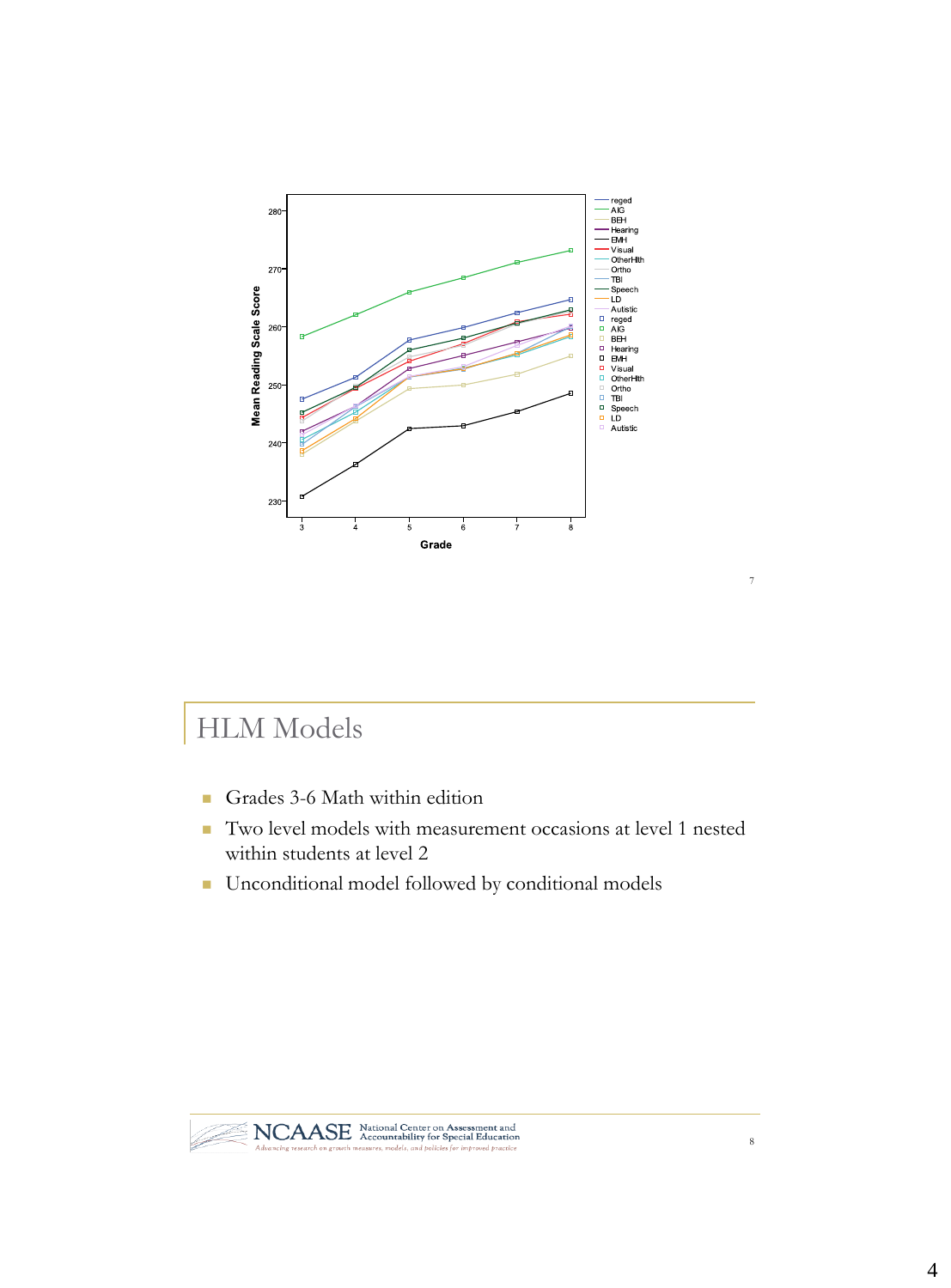# Unconditional Model Output

| $\tau$ (as correlations)   |          |          |                      |  |
|----------------------------|----------|----------|----------------------|--|
| INTRCPT1, $\beta_0$        | 1.000    | 0.649    | $-0.401$             |  |
| TIME1, $\beta_i$           | 0.649    | 1.000    | $-0.698$             |  |
| TIME2, $\beta_2$           | $-0.401$ | $-0.698$ | 1.000                |  |
|                            |          |          |                      |  |
| Random level-1 coefficient |          |          | Reliability estimate |  |
| INTRCPT1, $\beta_0$        |          |          | 0.829                |  |
| TIME1, $\beta_I$           |          |          | 0.073                |  |
| TIME $2,\beta$             |          |          | 0.066                |  |

Unconditional Model Output

## **Final estimation of fixed effects (with robust standard errors)**

| <b>Fixed Effect</b>                | Coefficient | Standard<br>error | t-ratio   | Approx.<br>d.f. | $p$ -value |
|------------------------------------|-------------|-------------------|-----------|-----------------|------------|
| Intercept, $\gamma_{00}$           | 251.154057  | 0.025109          | 10002.377 | 92027           | <0.001     |
| Slope, $\gamma_{10}$               | 6.623701    | 0.017941          | 369.194   | 92027           | <0.001     |
| Slope <sup>2</sup> , $\gamma_{20}$ | $-0.428067$ | 0.005748          | $-74.470$ | 92027           | < 0.001    |

### **Final estimation of variance components**

| Random<br>Effect           | Standard<br>Deviation | Variance<br>Component | d.f.  | $\gamma^2$ | $p$ -value |
|----------------------------|-----------------------|-----------------------|-------|------------|------------|
| Intercept, $u_0$           | 6.93152               | 48.04592              | 81856 | 465341.039 | <0.001     |
| Slope, $u_1$               | 1.42457               | 2.02941               | 81856 | 88155.3297 | <0.001     |
| Slope <sup>2</sup> , $u_2$ | 0.43077               | 0.18556               | 81856 | 87489.0785 | <0.001     |
| level-1, $r$               | 3.17695               | 10.09299              |       |            |            |

10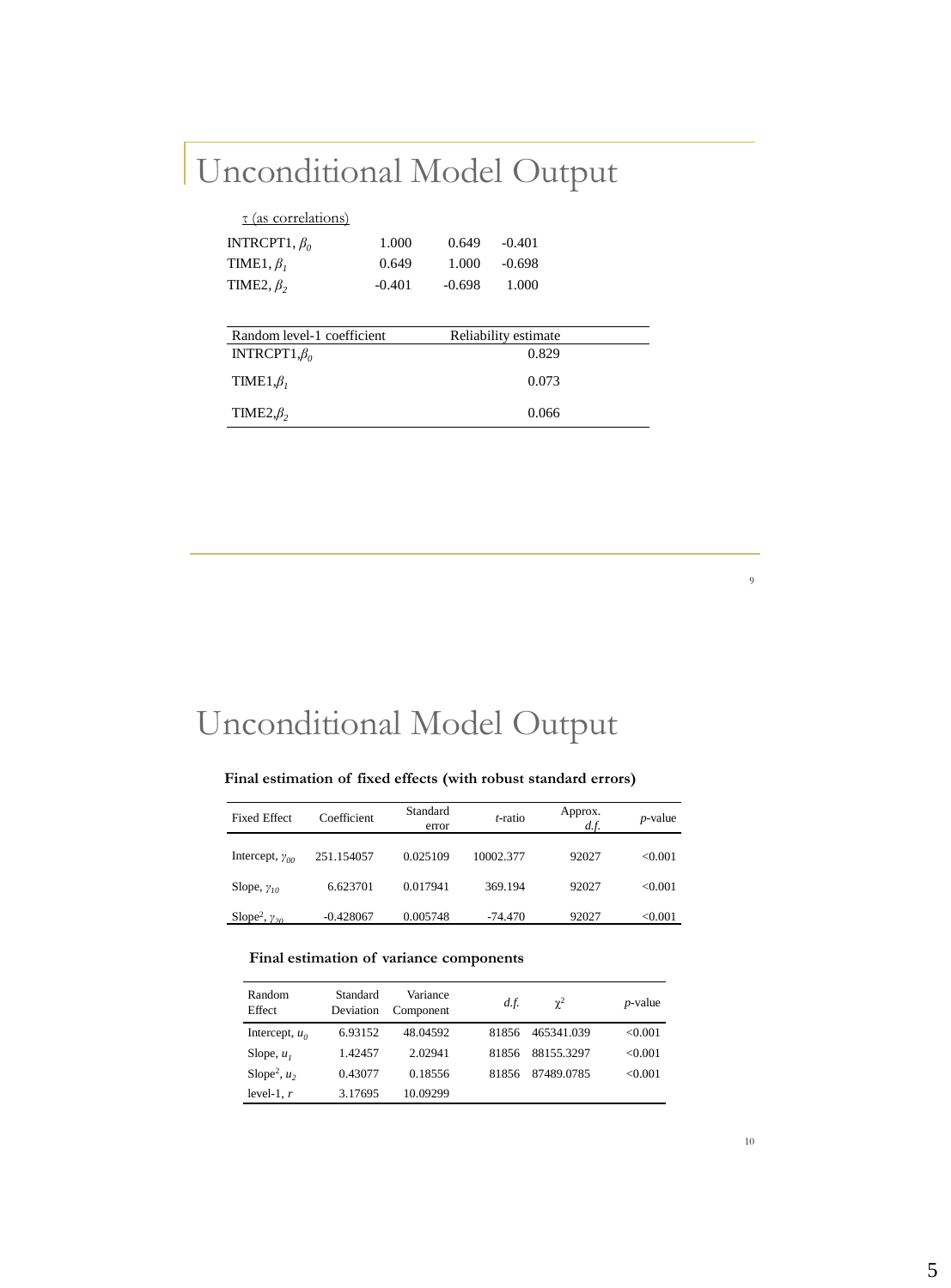### **Full conditional Model with demographics and exceptionality dummy codes**

### **Level-1 Model**

 $MATH_{ij} = \beta_{oj} + \beta_{ij} * (TIME1_{ij}) + \beta_{2j} * (TIME2_{ij}) + r_{ij}$ 

- 
- 
- $\begin{array}{l} \textbf{Level-2 Model} \\ \beta_{0} = \gamma_{00} * \gamma_{00} * (LEP) + \gamma_{00} * (BARED) + \gamma_{00} * (SEX) + \gamma_{00} * (RFL) + \gamma_{00} * (ACCOMM) + \gamma_{00} * (TITLE1SC) + \gamma_{00} * (TITLE1MI) + \gamma_{00} * (ABC) \\ + \gamma_{00} * (BEH) + \gamma_{00} * (HEARING) + \gamma_{00} * (CMIH) + \gamma_{00} * (NSUAL)) + \gamma_{00} * (OTHER) + \gamma_{00} * (ORTHO) + \gamma_{00} * (TBI)$ 
	-
- $\beta_{2j} = V_{20} + V_{2i}^*(LEP_j) + V_{22}^*(PARED_j) + V_{23}^*(SEX_j) + V_{24}^*(FRL) + V_{25}^*(ACCOMM_j) + V_{26}^*(TITLE1SC) + V_{27}^*(TITLE1MI_j) + V_{26}^*(AIG) + V_{27}^*(BEH_j) + V_{210}^*(HEARING) + V_{211}^*(EMH_j) + V_{212}^*(VISUAL_j) + V_{213}^*(OTHER_j) + V_{214}^*(ORTHO_j) + V_{215}^*(TBJ_j) + V_{216}^*(SPEECH_j)$ 
	-

- 
- 
- 
- 
- 
- Mixed Model<br>
MATI<sub>j</sub> =  $V_{00}$  +  $V_{00}$ <sup>\*</sup>LEP<sub>1</sub> +  $V_{00}$ <sup>\*</sup>PARED<sub>1</sub> +  $V_{00}$ <sup>\*</sup>SEX<sub>1</sub> +  $V_{00}$ <sup>\*</sup>FRL<sub>1</sub> +  $V_{00}$ <sup>\*</sup>MCOMM<sub>1</sub> +  $V_{00}$ <sup>\*</sup>MTLE1SC<sub>1</sub> +  $V_{00}$ <sup>\*</sup>TITLE1MI<sub>j</sub><br>
+  $V_{00}$ <sup>\*</sup>AIG<sub>1</sub> +  $V_{00}$ <sup>\*</sup>BEH<sub>1</sub> +  $V_{$ 
	-
	-
- +  $\gamma_{216}$ \*SPEECH $^*$ TIME2 $_{ij}$  +  $\gamma_{217}$ \*SLD $^*$ TIME2 $_{ij}$  +  $\gamma_{216}$ \*AUTISTIC $^*$ TIME2 $_{ij}$  +  $u_{oj}$ +  $u_{ij}$ \*TIME1 $_{ij}$  +  $u_{2j}$ \*TIME2 $_{ij}$  +  $r_{ij}$

| $\tau$ (as correlations) |          |          |          |
|--------------------------|----------|----------|----------|
| INTRCPT1, $\beta_0$      | 1.000    | 0.580    | $-0.398$ |
| TIME1, $\beta$ ,         | 0.580    | 1.000    | $-0.700$ |
| TIME2, $\beta$ ,         | $-0.398$ | $-0.700$ | 1.000    |

| Random level-1 coefficient | Reliability estimate |
|----------------------------|----------------------|
| INTRCPT1, $\beta_0$        | 0.746                |
| TIME1, $\beta$ ,           | 0.060                |
| TIME $2,\beta$             | 0.061                |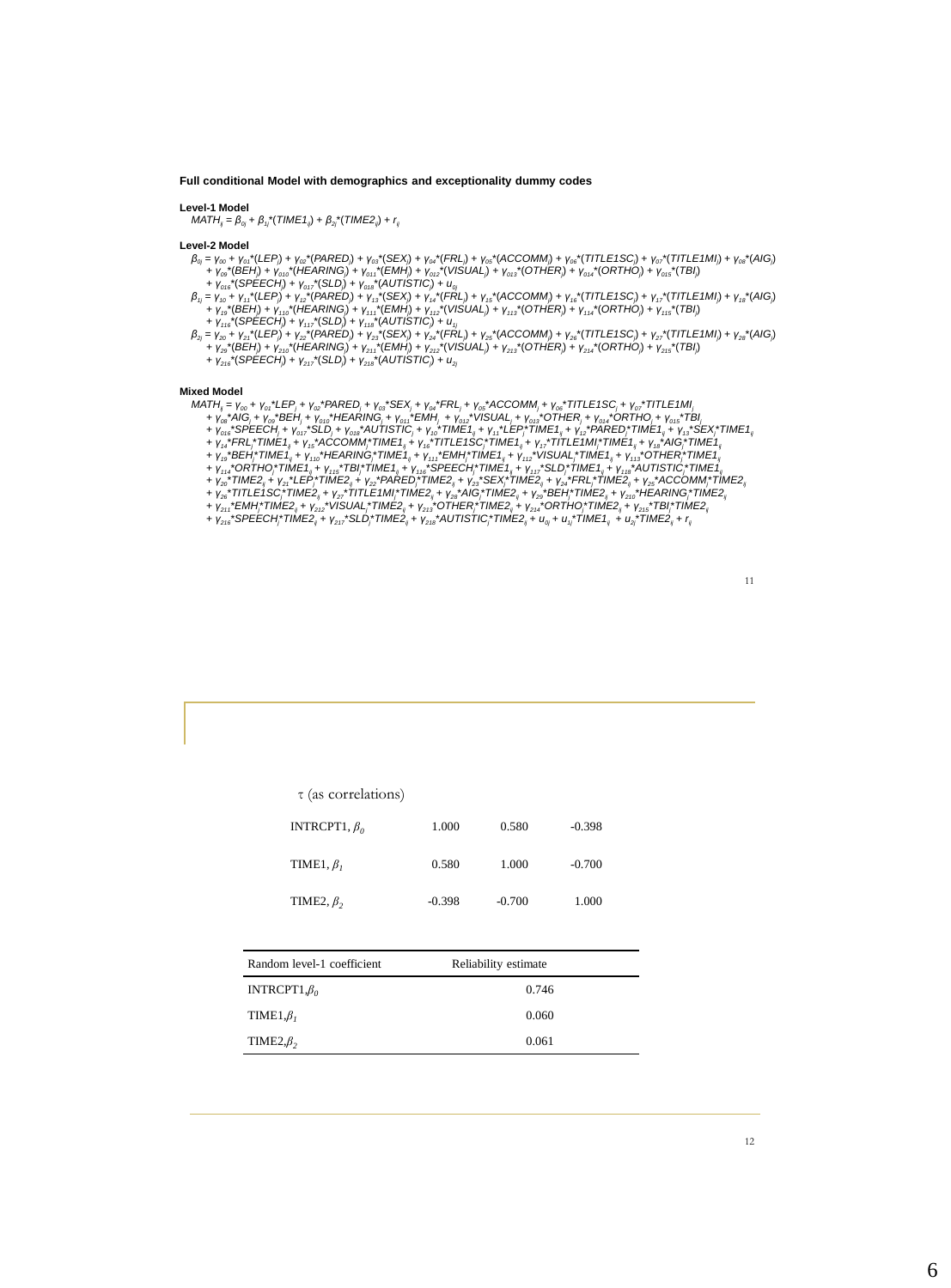| <b>Fixed Effect</b>      | Coefficient  | Standard<br>error | t-ratio   | Approx.<br>d.f. | $p$ -value |
|--------------------------|--------------|-------------------|-----------|-----------------|------------|
| Intercept, $\gamma_{00}$ | 248.982953   | 0.070271          | 3543.167  | 92011           | < 0.001    |
| LEP, $\gamma_{0I}$       | $-0.957679$  | 0.148776          | $-6.437$  | 92011           | < 0.001    |
| PARED, $\gamma_{02}$     | 1.233078     | 0.016237          | 75.943    | 92011           | < 0.001    |
| SEX, $\gamma_{03}$       | $-0.438863$  | 0.041461          | $-10.585$ | 92011           | < 0.001    |
| FRL, $\gamma_{04}$       | $-1.434738$  | 0.026509          | $-54.123$ | 92011           | < 0.001    |
| Accom, $\gamma_{05}$     | $-1.360080$  | 0.115108          | $-11.816$ | 92011           | < 0.001    |
| Title I, $\gamma_{06}$   | $-0.730448$  | 0.044924          | $-16.260$ | 92011           | < 0.001    |
| Title I m, $\gamma_{07}$ | 1.411249     | 0.275616          | 5.120     | 92011           | < 0.001    |
| AIG, $\gamma_{OS}$       | 7.058834     | 0.071883          | 98.199    | 92011           | < 0.001    |
| BEH, $\gamma_{09}$       | $-4.736012$  | 0.296517          | $-15.972$ | 92011           | < 0.001    |
| Hearing, $\gamma_{010}$  | $-3.262262$  | 0.548478          | $-5.948$  | 92011           | < 0.001    |
| EMH, $\gamma_{011}$      | $-10.465192$ | 0.208056          | $-50.300$ | 92011           | < 0.001    |
| Other, $\gamma_{012}$    | -4.204724    | 0.228028          | $-18.440$ | 92011           | < 0.001    |
| Ortho, $\gamma_{013}$    | $-3.209759$  | 0.936368          | $-3.428$  | 92011           | < 0.001    |
| Speech, $\gamma_{014}$   | $-1.404430$  | 0.139572          | $-10.062$ | 92011           | < 0.001    |
| SLD, $\gamma_{015}$      | $-2.763083$  | 0.137515          | $-20.093$ | 92011           | < 0.001    |
| Autistic, $\gamma_{016}$ | $-6.984025$  | 0.666504          | $-10.479$ | 92011           | < 0.001    |

Two-level HLM Full Model, Grades 3-6

# Two-level HLM Full Model, Grades 3-6

| <b>Fixed Effect</b>      | Coefficient | Standard | t-ratio   | Approx. | $p$ -value |
|--------------------------|-------------|----------|-----------|---------|------------|
|                          |             | error    |           | d.f.    |            |
| Slope, $\gamma_{10}$     | 6.495522    | 0.059670 | 108.857   | 92011   | < 0.001    |
| LEP, $\gamma_{II}$       | 0.864604    | 0.132616 | 6.520     | 92011   | < 0.001    |
| PARED, $\gamma_{12}$     | 0.156684    | 0.013719 | 11.421    | 92011   | < 0.001    |
| $SEX, \gamma_{13}$       | $-0.147154$ | 0.035925 | $-4.096$  | 92011   | < 0.001    |
| FRL, $\gamma_{14}$       | $-0.045221$ | 0.022923 | $-1.973$  | 92011   | 0.049      |
| Accom, $\gamma_{15}$     | $-0.414013$ | 0.101777 | $-4.068$  | 92011   | < 0.001    |
| Title I, $\gamma_{16}$   | $-0.589088$ | 0.038951 | $-15.124$ | 92011   | < 0.001    |
| Title I m, $\gamma_{17}$ | $-0.208741$ | 0.253259 | $-0.824$  | 92011   | 0.410      |
| AIG, $\gamma_{18}$       | 0.836801    | 0.071044 | 11.779    | 92011   | < 0.001    |
| BEH, $\gamma_{19}$       | 0.295478    | 0.306713 | 0.963     | 92011   | 0.335      |
| Hearing, $\gamma_{110}$  | 0.542390    | 0.513819 | 1.056     | 92011   | 0.291      |
| EMH, $\gamma_{II}$       | $-0.860869$ | 0.242226 | $-3.554$  | 92011   | < 0.001    |
| Other, $\gamma_{II2}$    | $-0.799350$ | 0.208813 | $-3.828$  | 92011   | < 0.001    |
| Ortho, $\gamma_{II3}$    | 0.809906    | 0.746067 | 1.086     | 92011   | 0.278      |
| Speech, $\gamma_{114}$   | 0.063756    | 0.113767 | 0.560     | 92011   | 0.575      |
| SLD, $\gamma_{115}$      | $-0.514660$ | 0.121365 | $-4.241$  | 92011   | < 0.001    |
| Autistic, $\gamma_{II6}$ | $-0.908718$ | 0.608403 | $-1.494$  | 92011   | 0.135      |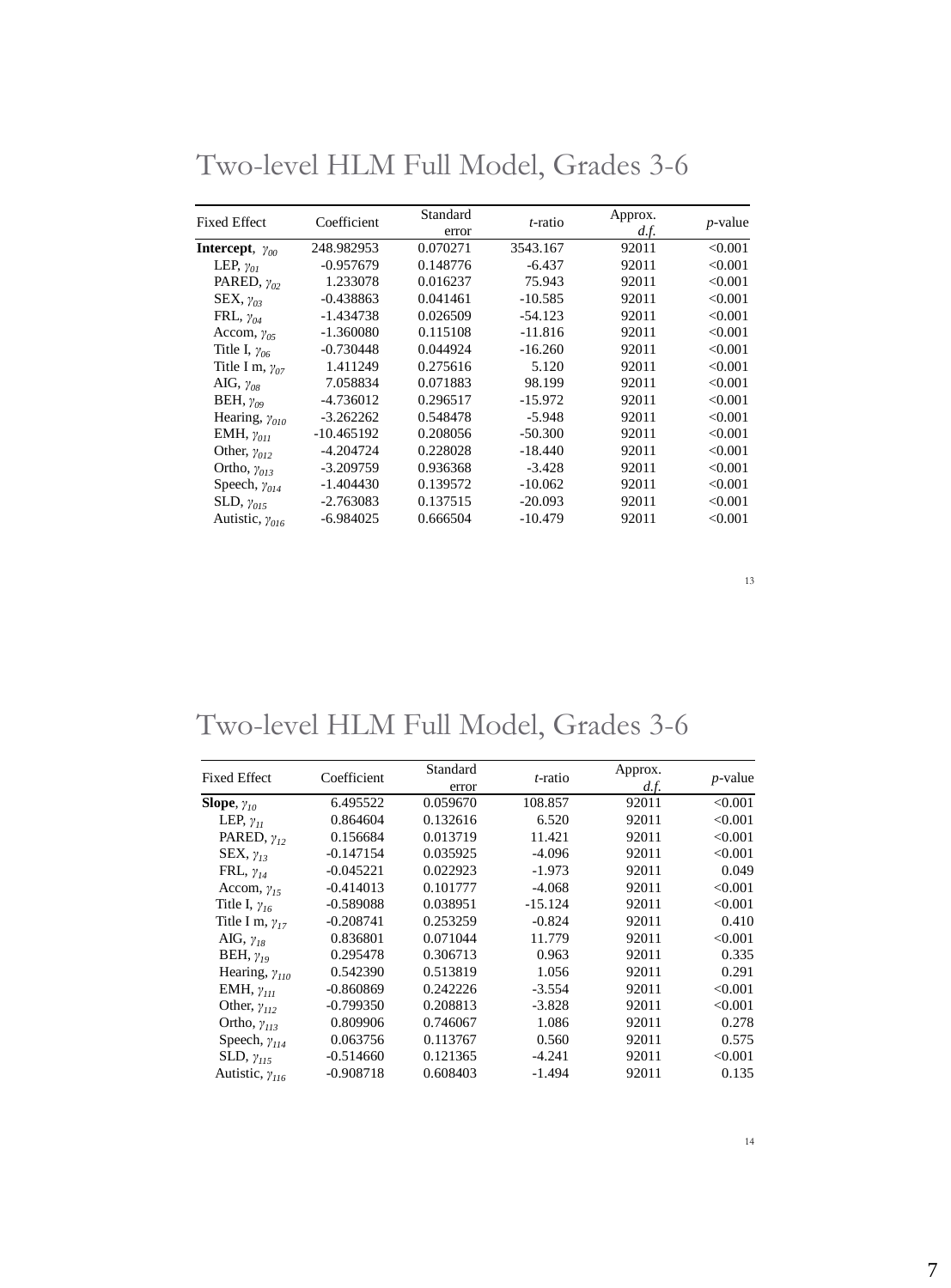| <b>Fixed Effect</b>                | Coefficient | Standard<br>error | <i>t</i> -ratio | Approx.<br>d.f. | $p$ -value |
|------------------------------------|-------------|-------------------|-----------------|-----------------|------------|
| Slope <sup>2</sup> , $\gamma_{20}$ | $-0.443151$ | 0.019172          | $-23.115$       | 92011           | < 0.001    |
| LEP, $\gamma_{21}$                 | $-0.073149$ | 0.041165          | $-1.777$        | 92011           | 0.076      |
| PARED, $\gamma_{22}$               | $-0.017875$ | 0.004409          | $-4.055$        | 92011           | < 0.001    |
| $SEX, \gamma_{23}$                 | 0.096271    | 0.011572          | 8.320           | 92011           | < 0.001    |
| FRL, $\gamma_{24}$                 | $-0.020011$ | 0.007391          | $-2.708$        | 92011           | 0.007      |
| Accom, $\gamma_{25}$               | 0.049811    | 0.032436          | 1.536           | 92011           | 0.125      |
| Title I, $\gamma_{26}$             | 0.127364    | 0.012536          | 10.160          | 92011           | < 0.001    |
| Title I m, $\gamma_{27}$           | 0.137241    | 0.079016          | 1.737           | 92011           | 0.082      |
| AIG, $\gamma_{28}$                 | $-0.232651$ | 0.022785          | $-10.211$       | 92011           | < 0.001    |
| BEH, $\gamma_{29}$                 | $-0.281532$ | 0.098666          | $-2.853$        | 92011           | 0.004      |
| Hearing, $\gamma_{210}$            | $-0.244707$ | 0.172522          | $-1.418$        | 92011           | 0.156      |
| EMH, $\gamma_{211}$                | 0.004250    | 0.078983          | 0.054           | 92011           | 0.957      |
| Other, $\gamma_{212}$              | $-0.017691$ | 0.067083          | $-0.264$        | 92011           | 0.792      |
| Ortho, $\gamma_{213}$              | $-0.348676$ | 0.237980          | $-1.465$        | 92011           | 0.143      |
| Speech, $\gamma_{214}$             | 0.011045    | 0.036864          | 0.300           | 92011           | 0.764      |
| SLD, $\gamma_{215}$                | 0.000290    | 0.038998          | 0.007           | 92011           | 0.994      |
| Autistic, $\gamma_{216}$           | 0.233229    | 0.194576          | 1.199           | 92011           | 0.231      |

Two-level HLM Full Model, Grades 3-6

# Two-level HLM Full Model, Grades 3-6

| Random<br>Effect               | Standard<br>Deviation | Variance<br>Component | d.f.  | $\chi^2$     | <i>p</i> -value |
|--------------------------------|-----------------------|-----------------------|-------|--------------|-----------------|
| INTRCPT1.<br>$u_{\alpha}$      | 5.37199               | 28.85825              | 81840 | 321328.73081 | < 0.001         |
| TIME1 slope,<br>$u_{i}$        | 1.28267               | 1.64525               | 81840 | 87079.28974  | <0.001          |
| TIME2 slope,<br>u <sub>2</sub> | 0.41561               | 0.17273               | 81840 | 87159.43843  | <0.001          |
| level-1, $r$                   | 3.17574               | 10.08532              |       |              |                 |

**Model comparison test<br>
χ<sup>2</sup> statistic = 46033.02052<br>
Degrees of freedom = 48**  $p$ -value = <0.001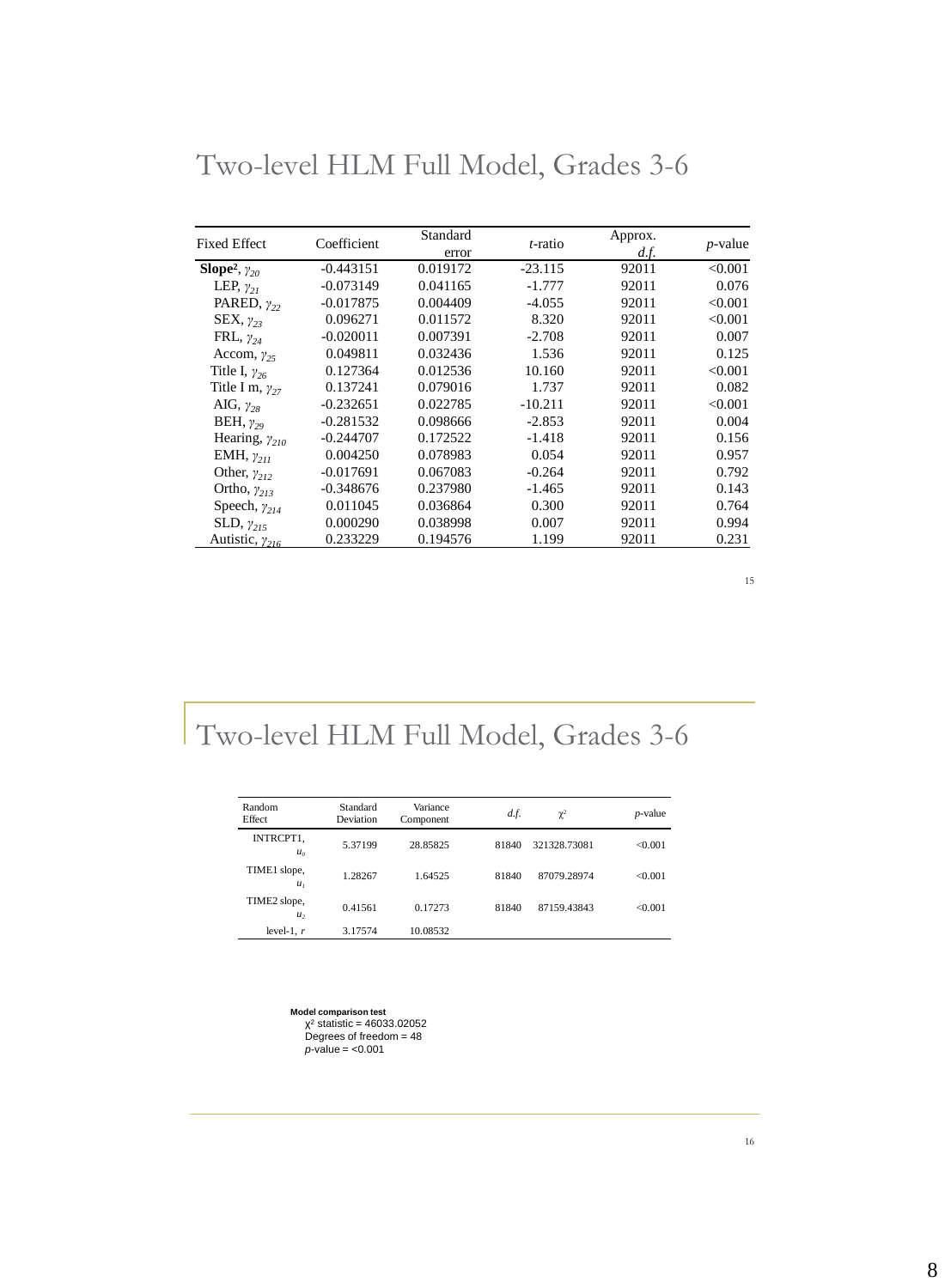



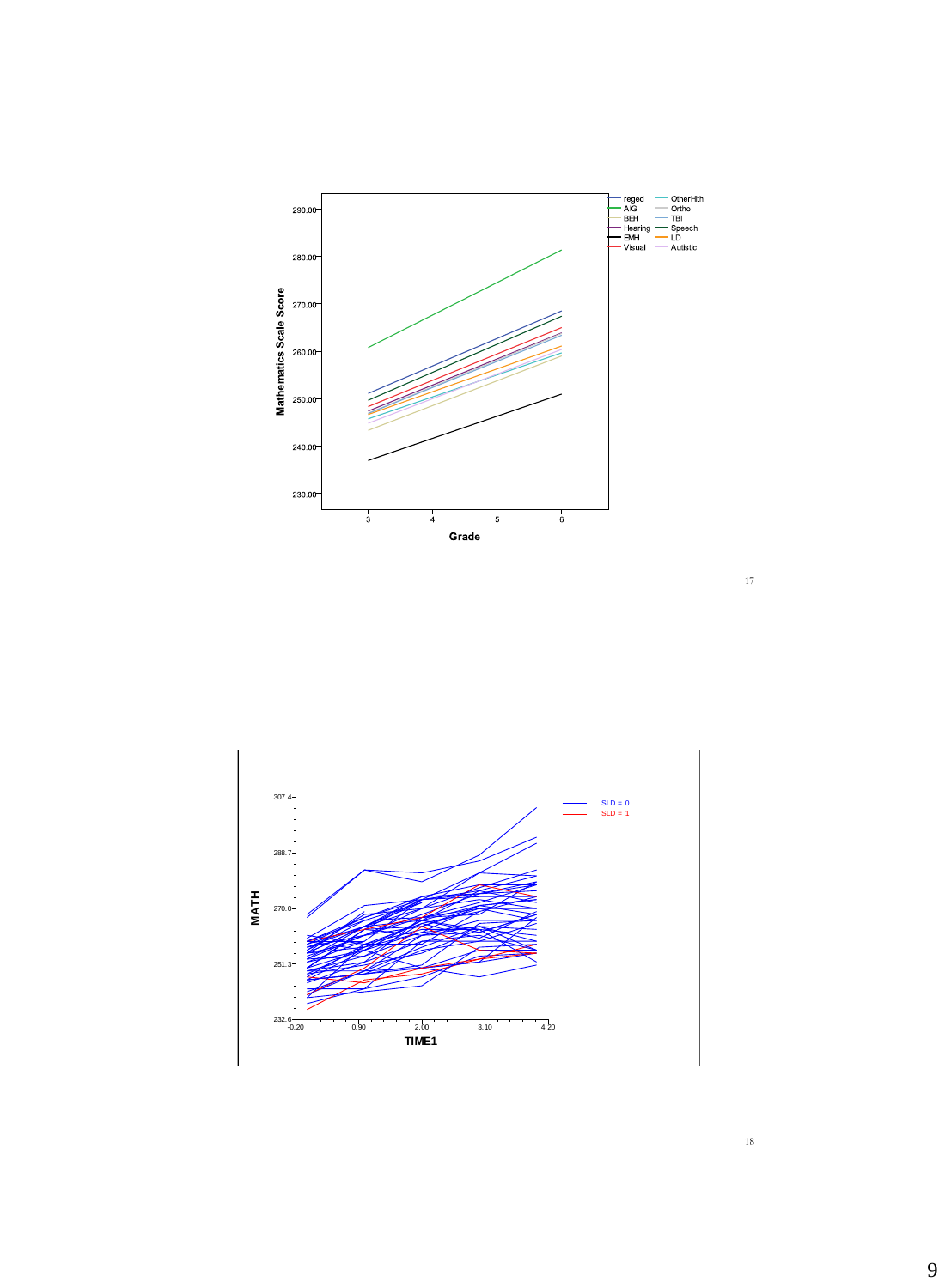

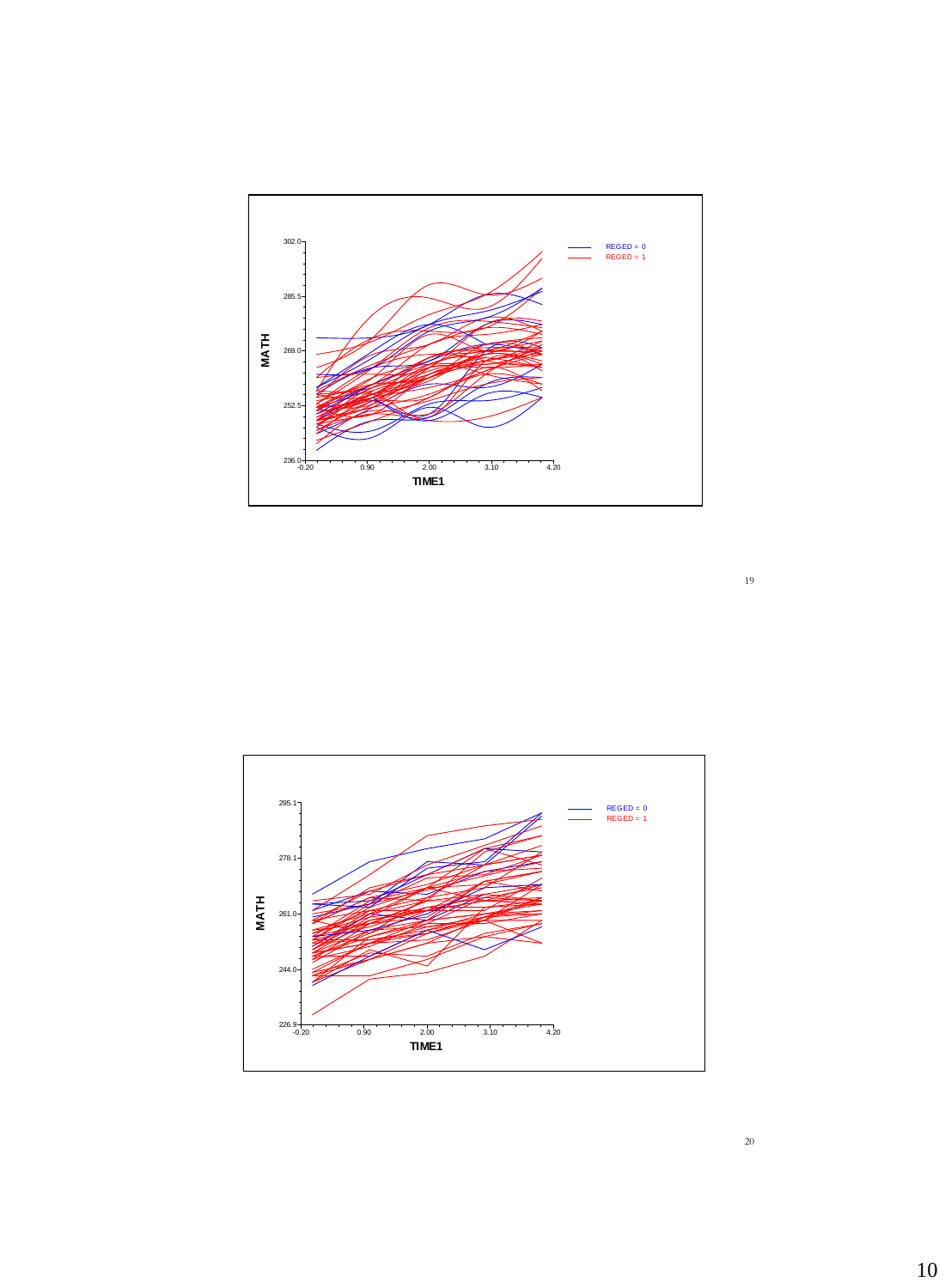

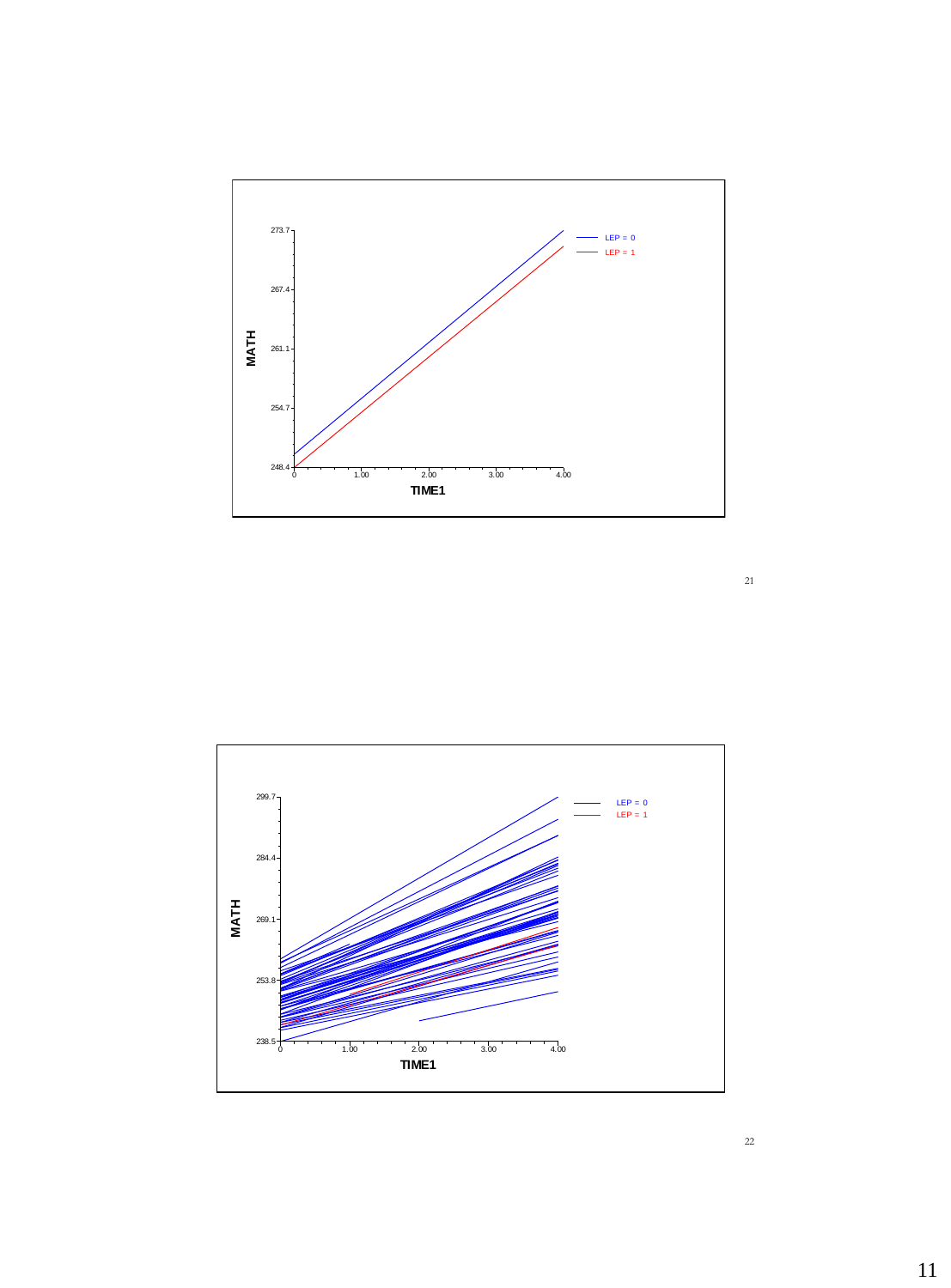

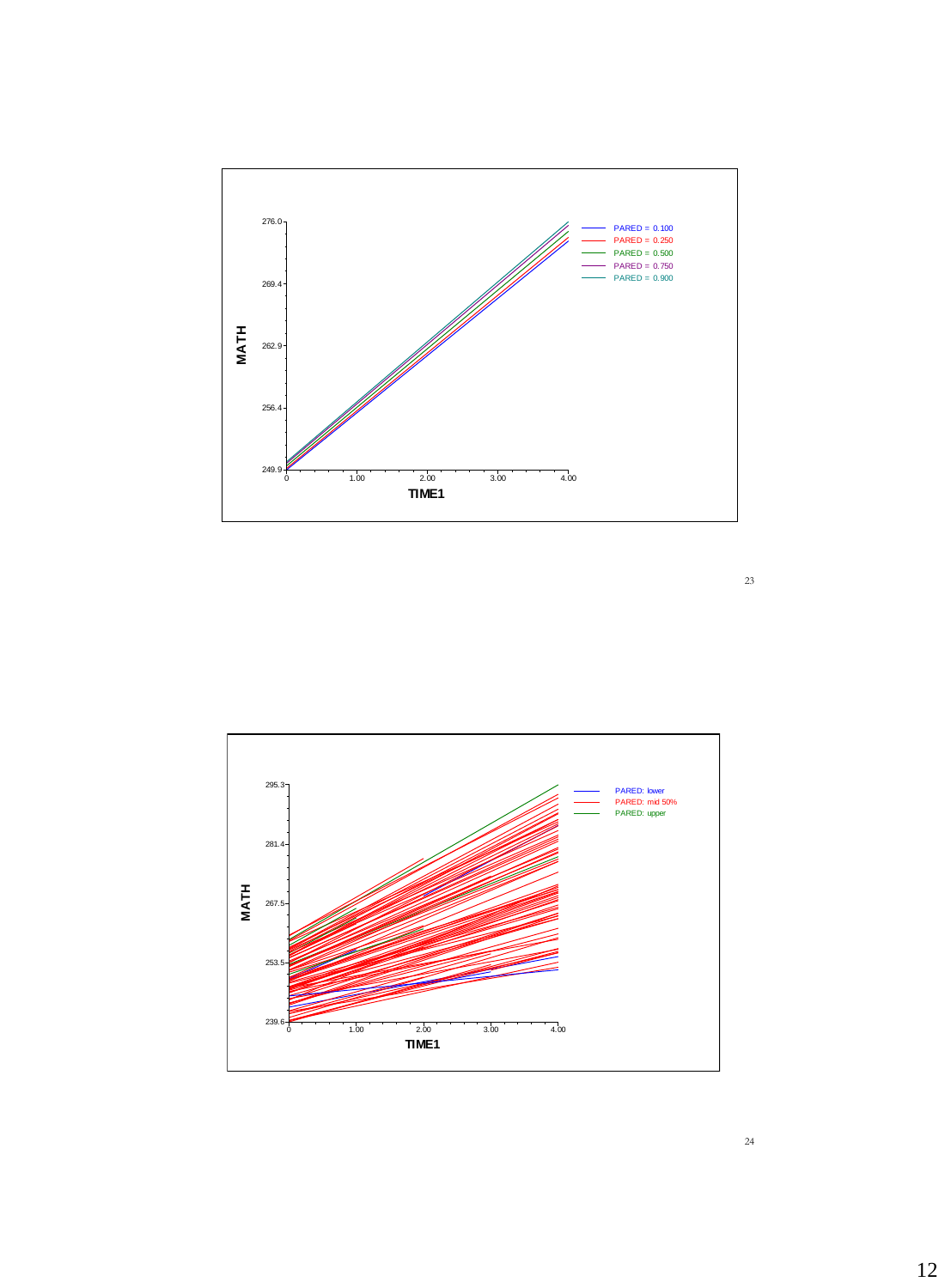# Latent Variable Regression

| Outcome          | Predictor                             | Estimated<br>Coefficient | Standard<br>Error | $t$ -ratio | $p$ -value |
|------------------|---------------------------------------|--------------------------|-------------------|------------|------------|
| TIME1, $\beta_I$ | INTRCPT2, $\gamma_{10}$ <sup>*</sup>  | $-27.967293$             | 1.173678          | $-23.829$  | 0.000      |
|                  | LEP, $\gamma_{11}$ <sup>*</sup>       | 0.997161                 | 0.139781          | 7.134      | 0.000      |
|                  | PARED, $\gamma_{12}$ <sup>*</sup>     | $-0.013992$              | 0.015497          | $-0.903$   | 0.367      |
|                  | $SEX, \gamma_{13}$                    | $-0.086409$              | 0.037585          | $-2.299$   | 0.022      |
|                  | FRL $, y_{14}$ <sup>*</sup>           | 0.153367                 | 0.024899          | 6.160      | 0.000      |
|                  | $\text{ACCOMM}$ , $\gamma_{15}^*$     | $-0.225758$              | 0.103454          | $-2.182$   | 0.029      |
|                  | TITLE1SC, $\gamma_{16}$ <sup>*</sup>  | $-0.487984$              | 0.040795          | $-11.962$  | 0.000      |
|                  | $TITLE1MI, \gamma_{17}^*$             | $-0.404078$              | 0.261137          | $-1.547$   | 0.122      |
|                  | AIG $, \gamma_{18}$                   | $-0.140243$              | 0.079817          | $-1.757$   | 0.078      |
|                  | BEH, $\gamma_{10}^*$                  | 0.951010                 | 0.267025          | 3.562      | 0.001      |
|                  | HEARING $, \gamma_{110}$ <sup>*</sup> | 0.993933                 | 0.509511          | 1.951      | 0.051      |
|                  | EMH, $\gamma_{II}$                    | 0.587664                 | 0.253446          | 2.319      | 0.020      |
|                  | OTHER, $\gamma_{II}$ , $*$            | $-0.217356$              | 0.199675          | $-1.089$   | 0.277      |
|                  | ORTHO, $\gamma_{II}$ ;                | 1.254183                 | 0.786313          | 1.595      | 0.110      |
|                  | SPEECH, $\gamma_{II4}$ <sup>*</sup>   | 0.258150                 | 0.118871          | 2.172      | 0.030      |
|                  | $SLD, \gamma_{115}$                   | $-0.132210$              | 0.123384          | $-1.072$   | 0.284      |
|                  | AUTISTIC, $\gamma_{116}$ <sup>*</sup> | 0.057972                 | 0.557959          | 0.104      | 0.918      |
|                  | $\beta_0, \gamma_{117}$               | 0.138414                 | 0.004707          | 29.405     | 0.000      |

### 25

# Latent Variable Regression

| Outcome | Predictor                                             | Estimated   | Standard | $t$ -ratio | $p$ -value |
|---------|-------------------------------------------------------|-------------|----------|------------|------------|
|         |                                                       | Coefficient | Error    |            |            |
|         |                                                       |             |          |            |            |
|         | TIME2, $\beta$ , INTRCPT2, $\gamma_{20}$ <sup>*</sup> | 7.219642    | 0.347105 | 20.800     | 0.000      |
|         | LEP, $\gamma_{21}$                                    | $-0.102623$ | 0.042470 | $-2.416$   | 0.016      |
|         | PARED, $\gamma_{22}$                                  | 0.020075    | 0.004850 | 4.139      | 0.000      |
|         | $SEX, \gamma_{23}$                                    | 0.082764    | 0.011851 | 6.984      | 0.000      |
|         | $FRL, \gamma_{24}$                                    | $-0.064167$ | 0.007815 | $-8.210$   | 0.000      |
|         | $ACCOMM, \gamma_{25}^*$                               | 0.007952    | 0.032050 | 0.248      | 0.804      |
|         | TITLE1SC, $\gamma_{26}$ <sup>*</sup>                  | 0.104884    | 0.012858 | 8.157      | 0.000      |
|         | $TITLE1MI, \gamma_{27}^*$                             | 0.180675    | 0.081088 | 2.228      | 0.026      |
|         | AIG $, \gamma_{28}$                                   | $-0.015406$ | 0.024941 | $-0.618$   | 0.536      |
|         | BEH, $y_{20}$                                         | $-0.427289$ | 0.083719 | $-5.104$   | 0.000      |
|         | HEARING $, \gamma_{210}$ <sup>*</sup>                 | $-0.345108$ | 0.160729 | $-2.147$   | 0.032      |
|         | EMH, $\gamma_{211}$                                   | $-0.317830$ | 0.076273 | $-4.167$   | 0.000      |
|         | OTHER $, \gamma, \gamma$                              | $-0.147097$ | 0.062699 | $-2.346$   | 0.019      |
|         | ORTHO $, \gamma_{213}$ <sup>*</sup>                   | $-0.447461$ | 0.245912 | $-1.820$   | 0.068      |
|         | $SPEECH, \gamma, \gamma'$                             | $-0.032178$ | 0.037494 | $-0.858$   | 0.391      |
|         | $SLD, \gamma_{215}$                                   | $-0.084748$ | 0.038400 | $-2.207$   | 0.027      |
|         | AUTISTIC $, \gamma_{216}$ <sup>*</sup>                | 0.018286    | 0.175359 | 0.104      | 0.917      |
|         | $\beta_{\alpha} \gamma_{\gamma}$                      | $-0.030776$ | 0.001392 | $-22.112$  | 0.000      |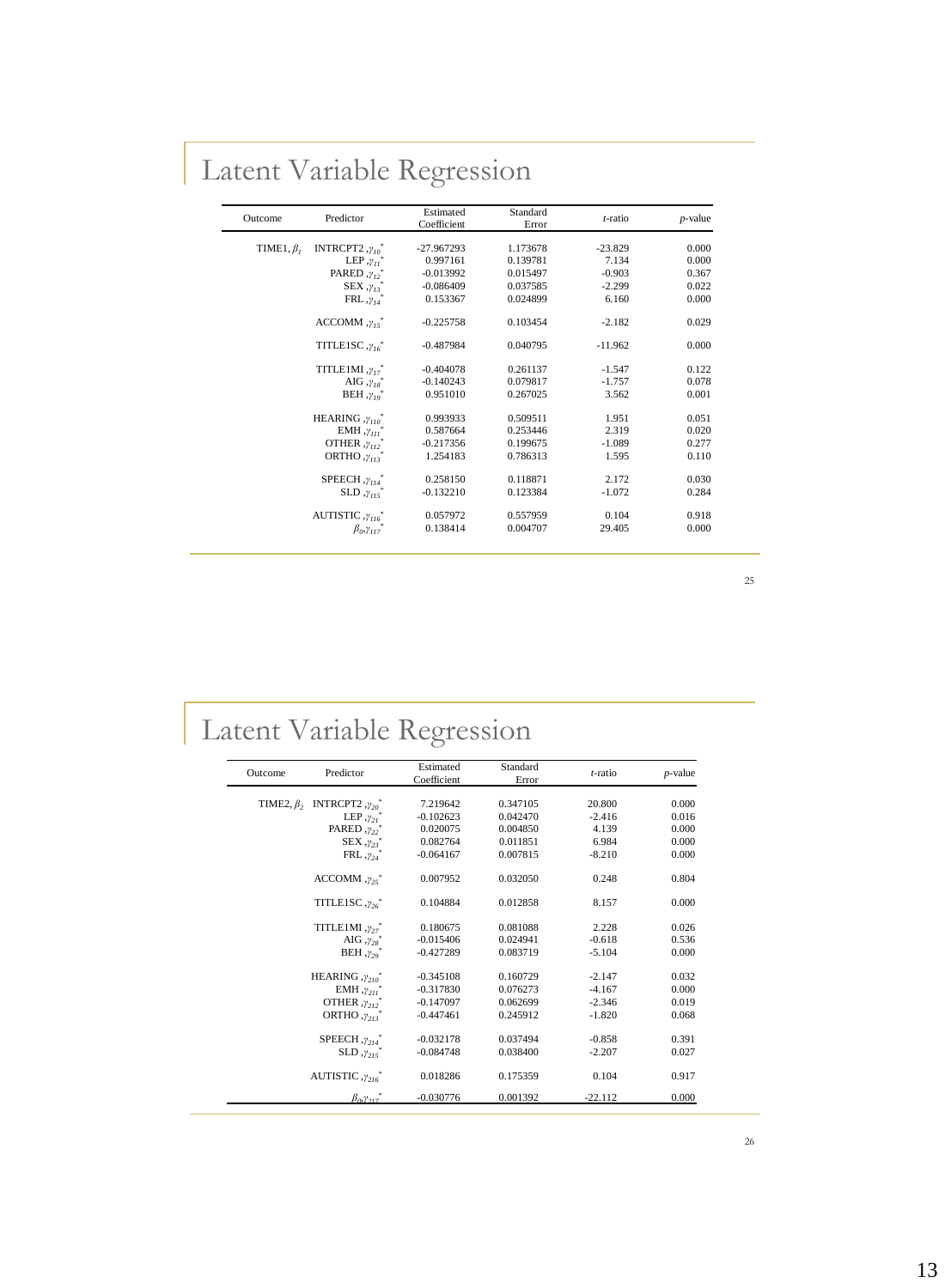|                       |                 | Original    |                         |             | Standard    |
|-----------------------|-----------------|-------------|-------------------------|-------------|-------------|
| Outcome               | Predictor       | Coefficient | Adjusted<br>Coefficient | Difference  | Error       |
|                       |                 |             |                         |             | Difference  |
| TIME1, $\beta_I$      | <b>INTRCPT2</b> | 6.49552     | 1.17348                 | $-27.96729$ | 34.462815   |
|                       | <b>LEP</b>      | 0.86460     | 0.02063                 | 0.99716     | $-0.132557$ |
|                       | <b>PARED</b>    | 0.15668     | 0.00621                 | $-0.01399$  | 0.170676    |
|                       | <b>SEX</b>      | $-0.14715$  | 0.00610                 | $-0.08641$  | $-0.060745$ |
|                       | <b>FRL</b>      | $-0.04522$  | 0.00768                 | 0.15337     | $-0.198588$ |
|                       | <b>ACCOMM</b>   | $-0.41401$  | 0.01649                 | $-0.22576$  | $-0.188255$ |
|                       | TITLE1SC        | $-0.58909$  | 0.00709                 | $-0.48798$  | $-0.101104$ |
|                       | TITLE1MI        | $-0.20874$  | 0.03899                 | $-0.40408$  | 0.195337    |
|                       | AIG             | 0.83680     | 0.03507                 | $-0.14024$  | 0.977044    |
|                       | <b>BEH</b>      | 0.29548     | 0.04412                 | 0.95101     | $-0.655532$ |
|                       | <b>HEARING</b>  | 0.54239     | 0.07824                 | 0.99393     | $-0.451544$ |
|                       | <b>EMH</b>      | $-0.86087$  | 0.05911                 | 0.58766     | $-1.448533$ |
|                       | <b>OTHER</b>    | $-0.79935$  | 0.03532                 | $-0.21736$  | $-0.581994$ |
|                       | <b>ORTHO</b>    | 0.80991     | 0.11974                 | 1.25418     | $-0.444277$ |
|                       | <b>SPEECH</b>   | 0.06376     | 0.01938                 | 0.25815     | $-0.194393$ |
|                       | <b>SLD</b>      | $-0.51466$  | 0.02235                 | $-0.13221$  | $-0.382450$ |
|                       | <b>AUTISTIC</b> | $-0.90872$  | 0.08439                 | 0.05797     | $-0.966689$ |
| TIME2 $\mathcal{B}_2$ | <b>INTRCPT2</b> | $-0.44315$  | 0.34655                 | 7.21964     | $-7.662793$ |
|                       | <b>LEP</b>      | $-0.07315$  | 0.00467                 | $-0.10262$  | 0.029474    |
|                       | <b>PARED</b>    | $-0.01788$  | 0.00178                 | 0.02007     | $-0.037950$ |
|                       | <b>SEX</b>      | 0.09627     | 0.00142                 | 0.08276     | 0.013507    |
|                       | <b>FRL</b>      | $-0.02001$  | 0.00216                 | $-0.06417$  | 0.044156    |
|                       | <b>ACCOMM</b>   | 0.04981     | 0.00387                 | 0.00795     | 0.041858    |
|                       | TITLE1SC        | 0.12736     | 0.00171                 | 0.10488     | 0.022481    |
|                       | TITLE1MI        | 0.13724     | 0.00877                 | 0.18067     | $-0.043433$ |
|                       | AIG             | $-0.23265$  | 0.01014                 | $-0.01541$  | $-0.217245$ |
|                       | <b>BEH</b>      | $-0.28153$  | 0.01073                 | $-0.42729$  | 0.145757    |
|                       | <b>HEARING</b>  | $-0.24471$  | 0.01765                 | $-0.34511$  | 0.100401    |
|                       | <b>EMH</b>      | 0.00425     | 0.01628                 | $-0.31783$  | 0.322081    |
|                       | <b>OTHER</b>    | $-0.01769$  | 0.00875                 | $-0.14710$  | 0.129406    |
|                       | ORTHO           | $-0.34868$  | 0.02679                 | $-0.44746$  | 0.098785    |
|                       | <b>SPEECH</b>   | 0.01105     | 0.00450                 | $-0.03218$  | 0.043223    |
|                       | <b>SLD</b>      | 0.00029     | 0.00558                 | $-0.08475$  | 0.085038    |
|                       | <b>AUTISTIC</b> | 0.23323     | 0.01983                 | 0.01829     | 0.214943    |

## Growth Norms

- Betebenner's growth percentiles attracting a lot of attention
	- Reminder about absolute vs. relative growth
	- Some advantages and disadvantages (flexible application, vertical scaling, precision of the predictor, sample size, ordinal, normative)
- Some other approaches to norms:
	- Absolute growth based on "populations"
	- Absolute growth based on cohort
	- Absolute growth based on models (e.g., EB estimates, nonparametric or semiparametric estimates)
	- □ Smoothing and curve fitting
- Some examples follow

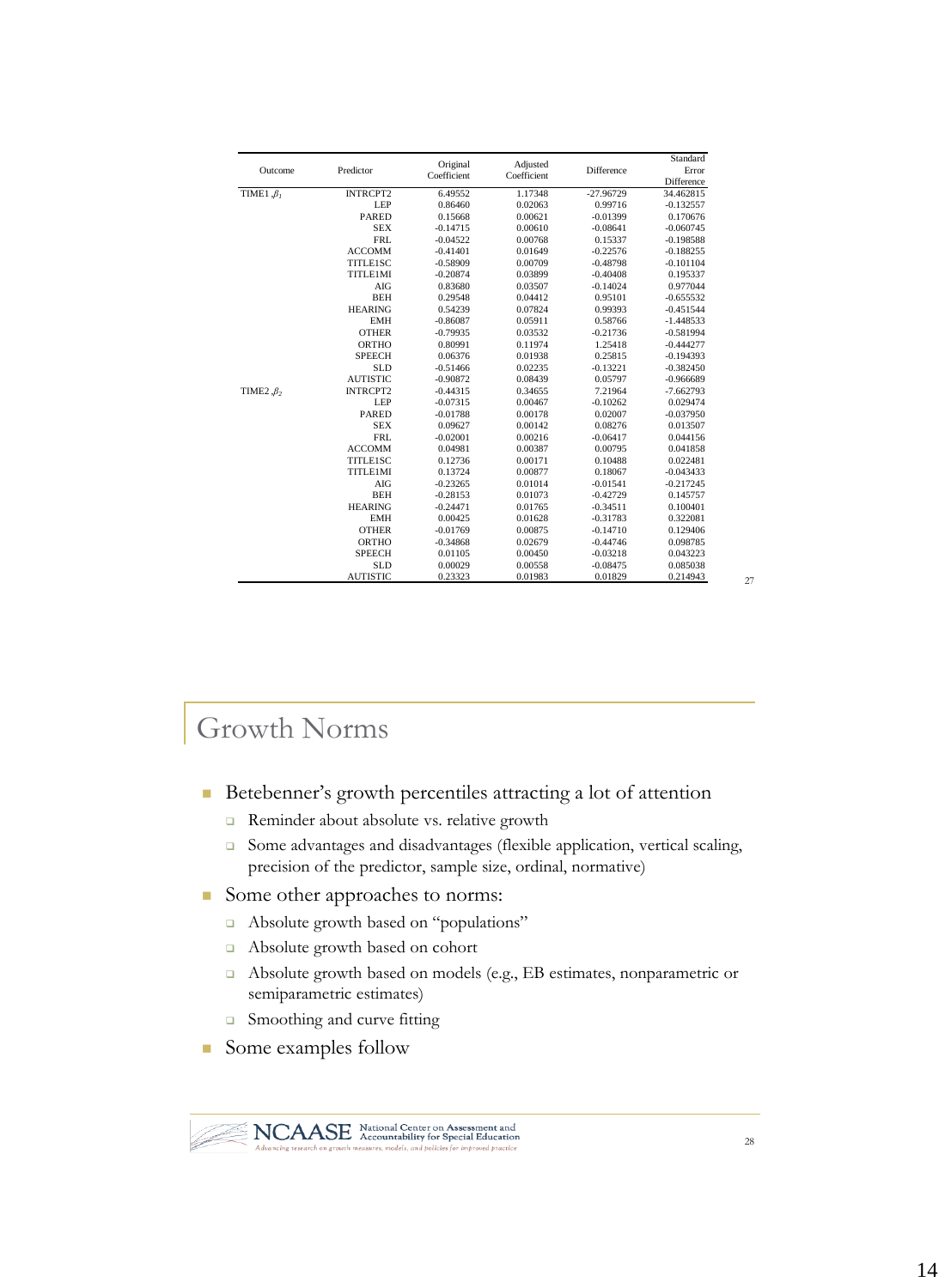# "Population" Growth Norms

- Cross-sectional; uses all students in the sample (before exclusions for HLM analysis, includes those with missing data; requires valid math score in year of interest)
- Typically involves smoothing (not done yet here)
- **Advantages and disadvantages**
- Sample size by exceptionality category:



NCAASE National Center on Assessment and

29

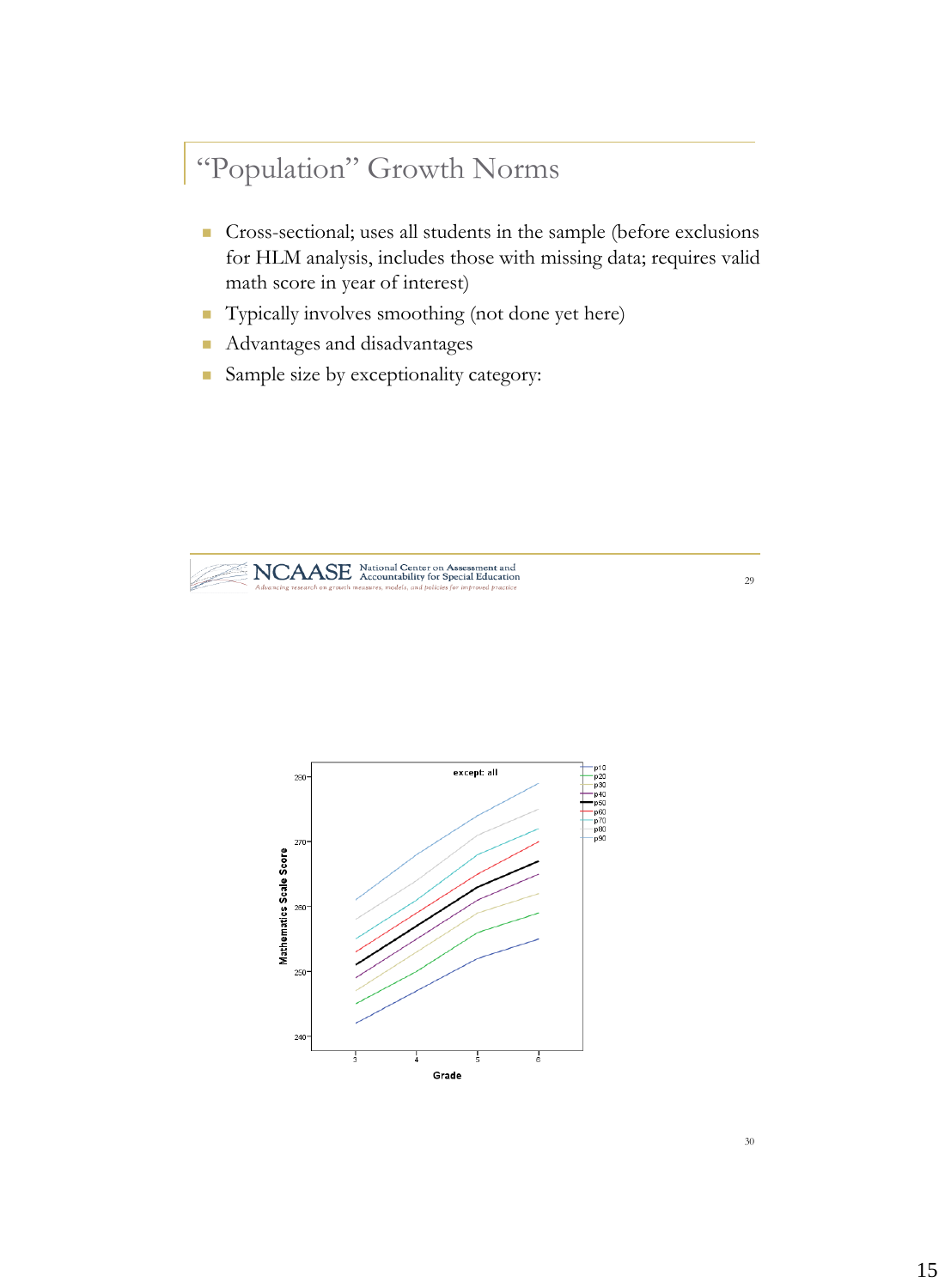

 $\begin{tabular}{|c|c|} \hline p10 & p20 \\ \hline p20 & p30 \\ \hline p440 & p50 \\ \hline p50 & p60 \\ \hline p70 & p80 \\ \hline p90 & p90 \\ \hline \end{tabular}$  $\overline{$  except: AIG 290 280 Mathematics Scale Score  $270$ 260 250  $\frac{1}{6}$  $\frac{1}{5}$  $\frac{1}{3}$  $\frac{1}{4}$ Grade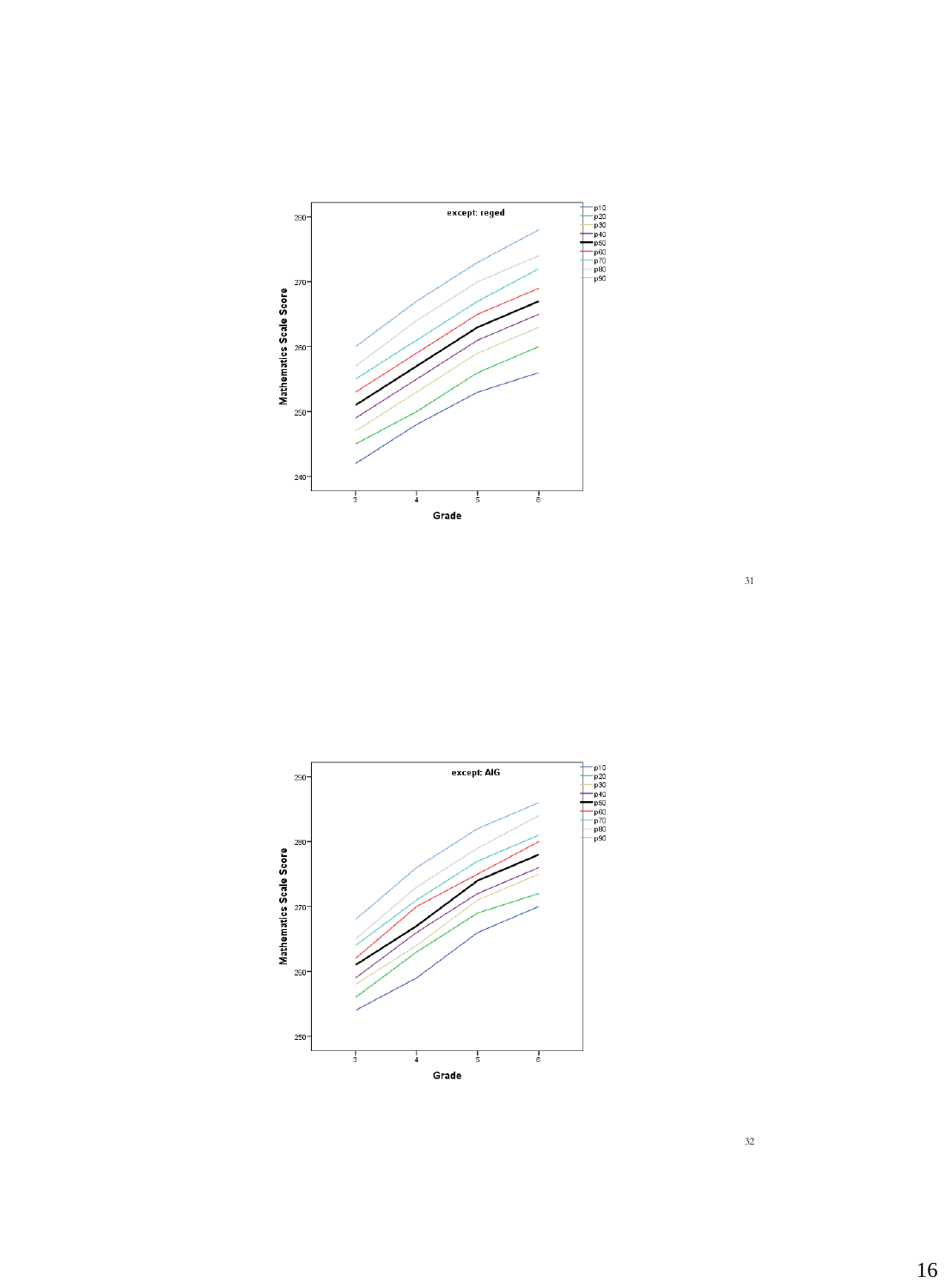

 $\begin{array}{r} \mathsf{p10} \\ \mathsf{p20} \\ \mathsf{p30} \\ \mathsf{p40} \\ \mathsf{p50} \\ \mathsf{p70} \\ \mathsf{p80} \\ \mathsf{p90} \end{array}$ except: Speech 280 270 260 250  $240 \frac{1}{3}$  $\frac{1}{6}$  $\frac{1}{4}$  $\frac{1}{5}$ Grade

Mathematics Scale Score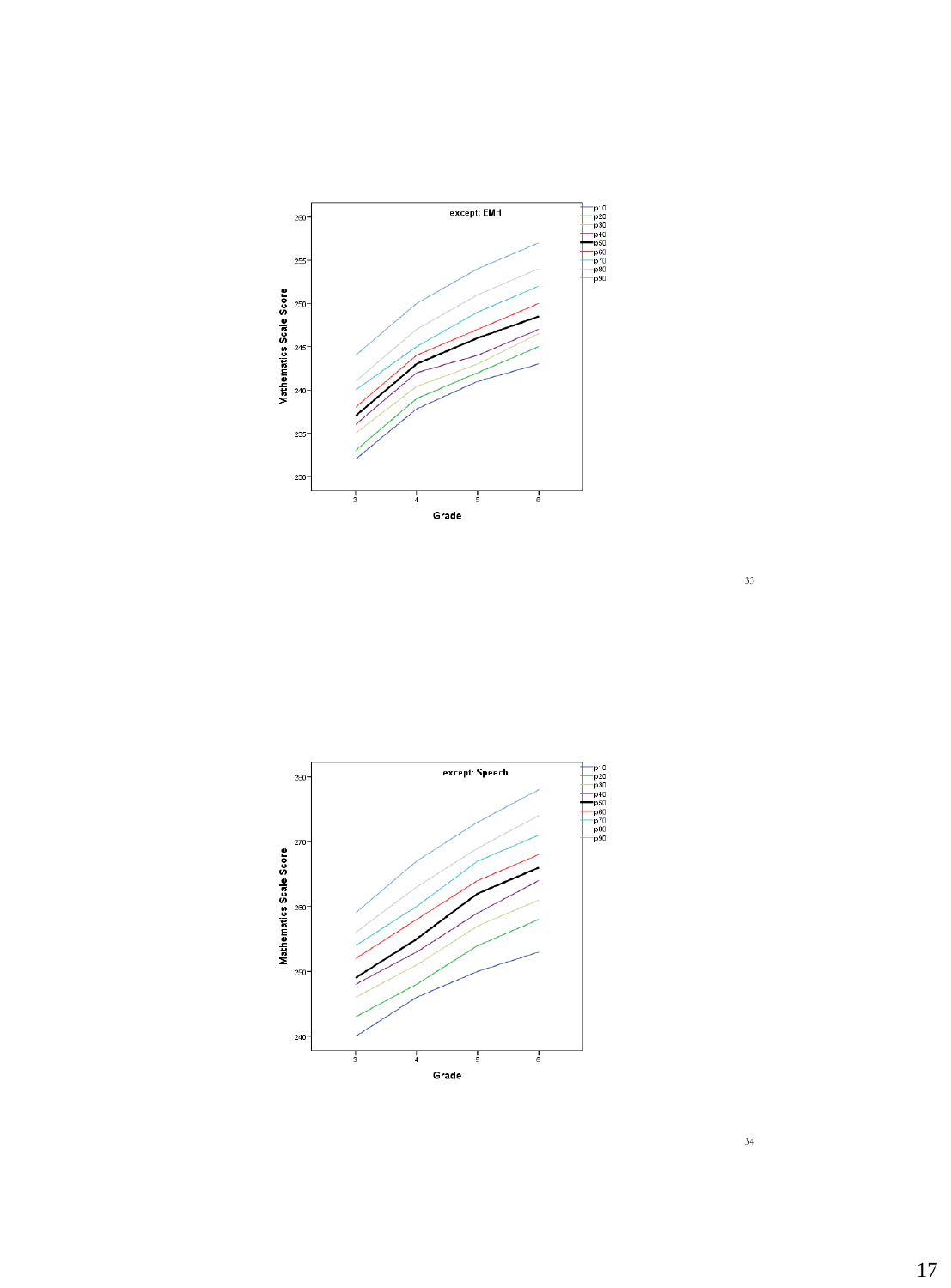

# "Longitudinal" Growth Norms

- Stable cohort of students present across all measurement occasions
- Cross-sectional; uses all students in the sample (before exclusions for HLM analysis, includes those with missing data; requires valid math score in year of interest)
- **Typically involves smoothing**
- **Advantages and disadvantages**
- For this NC cohort, no differences for entire group between cross-sectional and longitudinal deciles
- Differences emerge as smaller subgroups analyzed

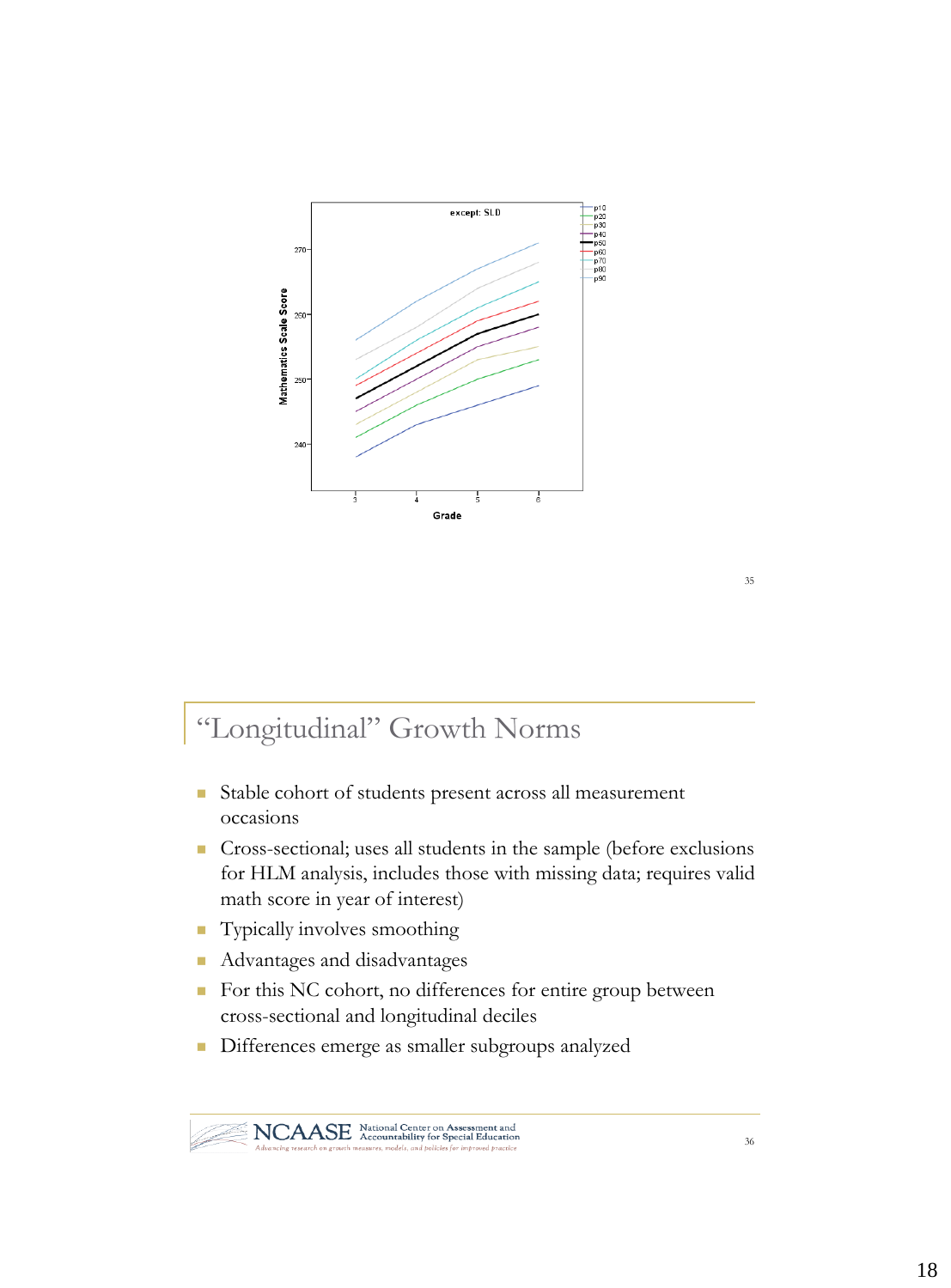# Quantile Regression

- Conditional on time
- Conditional on prior achievement





38